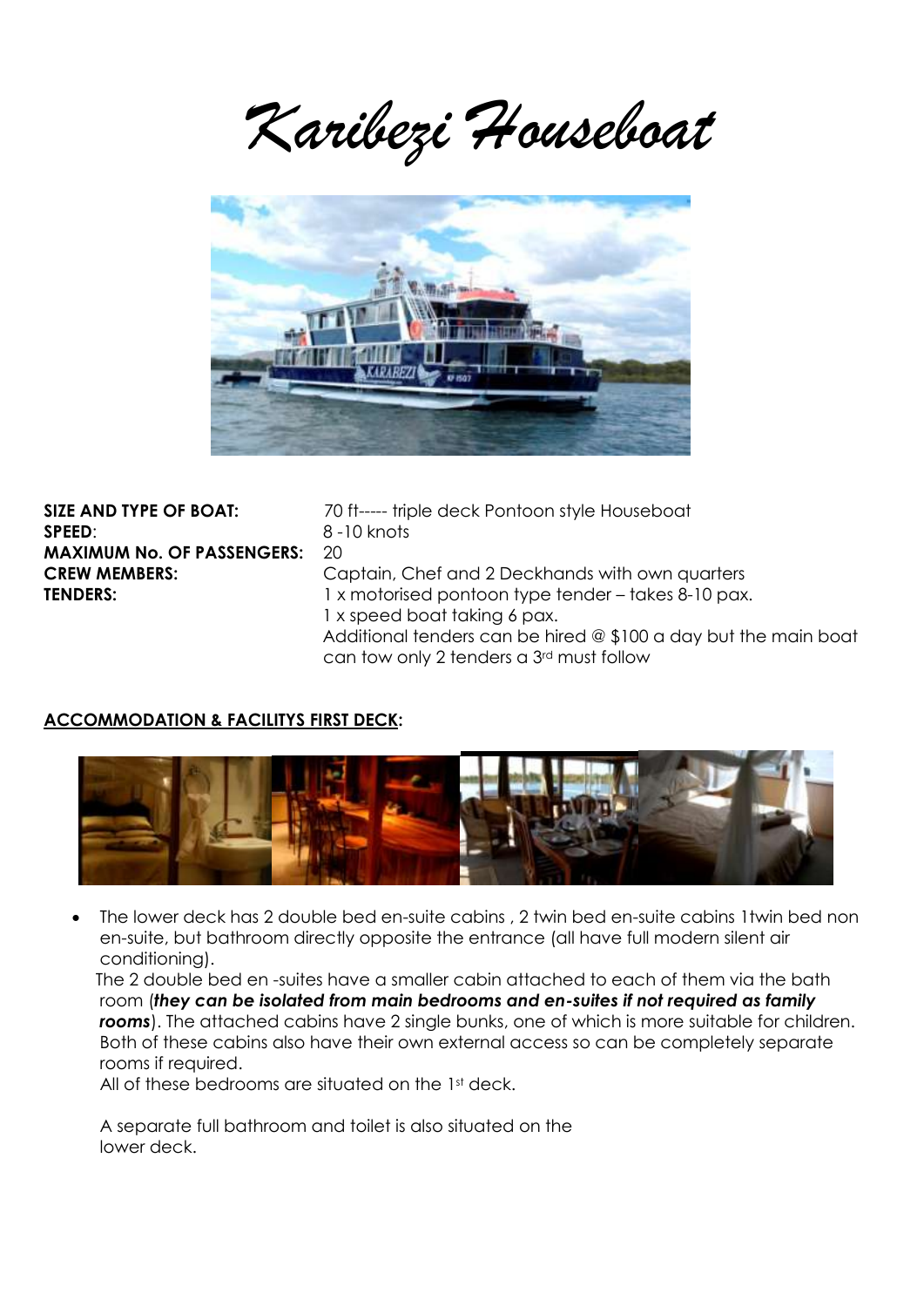• On the 1st deck is as a breakfast lounge with breakfast bar and flat screen TV with DVD player and small library, it is an ideal area to continue socializing in if the 2nd deck clients wish to sleep or a convenient place for the youngsters, or a place to get away for a bit of peace and quiet.

# **KITCHEN:**

 A fully equipped teak & black granite kitchen – 6 hob gas stove/oven, fridge/freezer & 3 large deep freezers, microwaves, toasters etc

#### **TENDER DECK:**

There is a large tender deck at the back of the boat as well as 2 stair cases leading to the 2<sup>nd</sup> deck so disturbance to anyone sleeping in the 2<sup>nd</sup> deck lounge can be avoided if need be. Also on the tender deck is a cold (big head!) shower great for keeping cool in the hot evenings or having a private under the stars shower.

All Braai's are also done on the tender deck and it is large enough to facilitate a few standing guests and adjacent to the breakfast room which can also be used as a bar if having a braai on the tender deck

### **ACCOMADATION AND FACILITIES SECOND DECK:**



The 2nd deck is very spacious with a10m x 6m glazed and

Air-conditioned lounge, dining & main bar area. There are 6 x fold out beds (1m x 2m) in this area creating the total 20 bed capacity on the boat. Once the socialising has finished in the main lounge (or moved downstairs to the breakfast lounge or out onto the main deck around the Jacuzzi), the staff will make up these beds and set up the mosquito nets for a comfortable night sleep. There are full silent air conditioners in this area if you don't want to open all of the windows and listen to the lake night safely tucked under the nets.

#### **JACUZZI AND DECK AREA:**

 There is a 5 man Jacuzzi on this deck with surrounding sun lounge /seating area .The Jacuzzi can also be covered to create 2 large beds for day time lounging or a big double for outdoor sleeping under the stars.